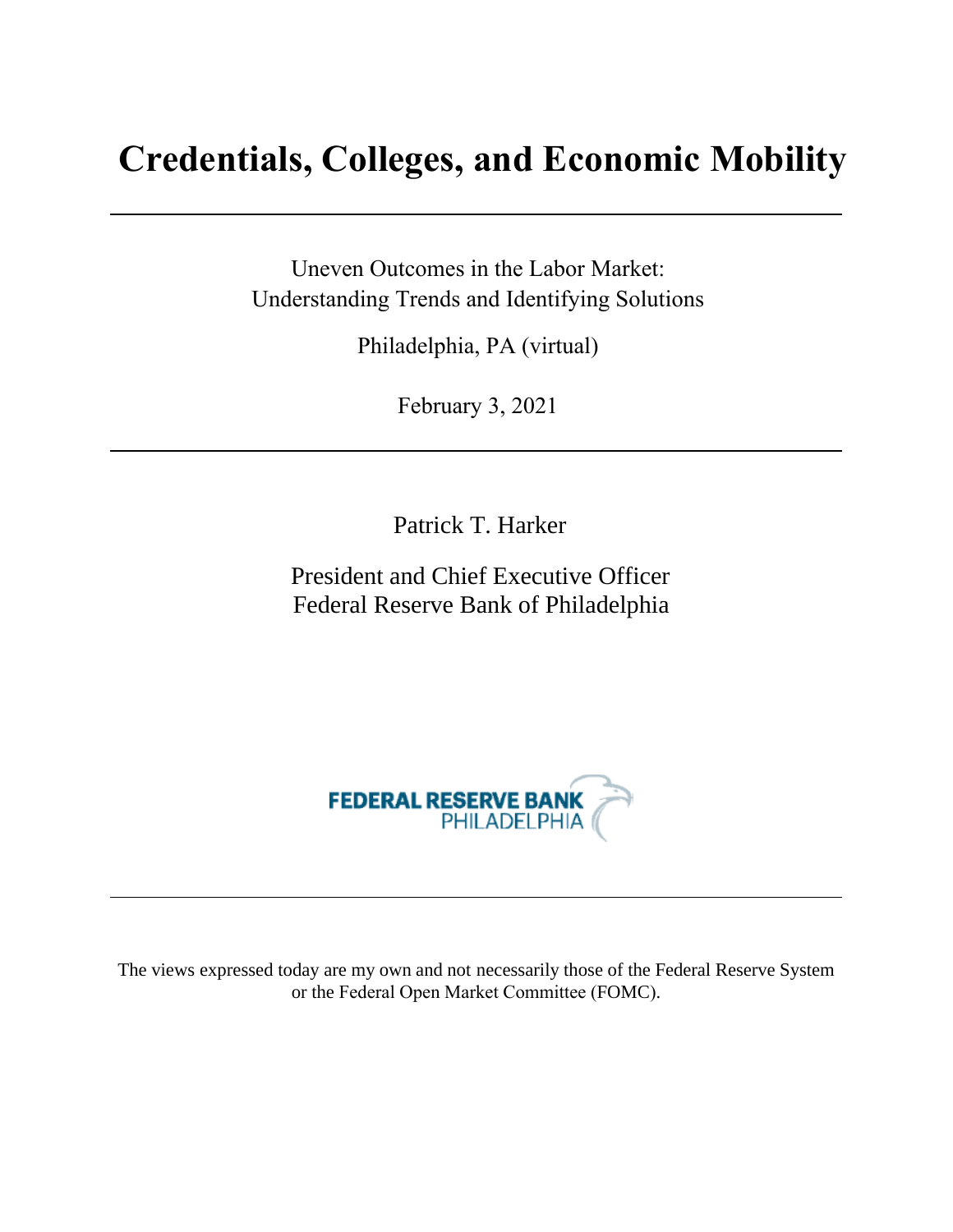## **Credentials, Colleges, and Economic Mobility**

Uneven Outcomes in the Labor Market: Understanding Trends and Identifying Solutions Philadelphia, PA (virtual)

February 3, 2021

Patrick T. Harker President and Chief Executive Officer Federal Reserve Bank of Philadelphia

Good morning, good afternoon, and good evening to this audience spanning time zones! It's an honor to be here today at this very important conference. And as a recovering academic, I'm particularly delighted to be here on Day 3, when we will be discussing credentials and higher education. This is a vitally important topic for the health of communities across our country, and I truly thank you for having me.

Now, before we proceed with today's program, many of you veterans of Fed events will know what's coming next: that's right, the standard Fed disclaimer. The views I express today are my own and do not necessarily reflect those of anyone else on the Federal Open Market Committee or in the Federal Reserve System.

### **Pathways to Success**

Education has long been an engine of economic mobility, and economic mobility is something approaching a national creed of the United States. We believe that anybody ― no matter how humble the circumstances in which they were born ― should have a pathway to the middle class.

For me, that pathway was football. I grew up in a blue-collar town next to Camden, NJ. My dad, a union pipefitter, died when I was 9. Much-needed financial aid landed me at Penn where I was a firstgeneration college student. That was the beginning of a journey that I could never have imagined when I was a boy growing up in South Jersey.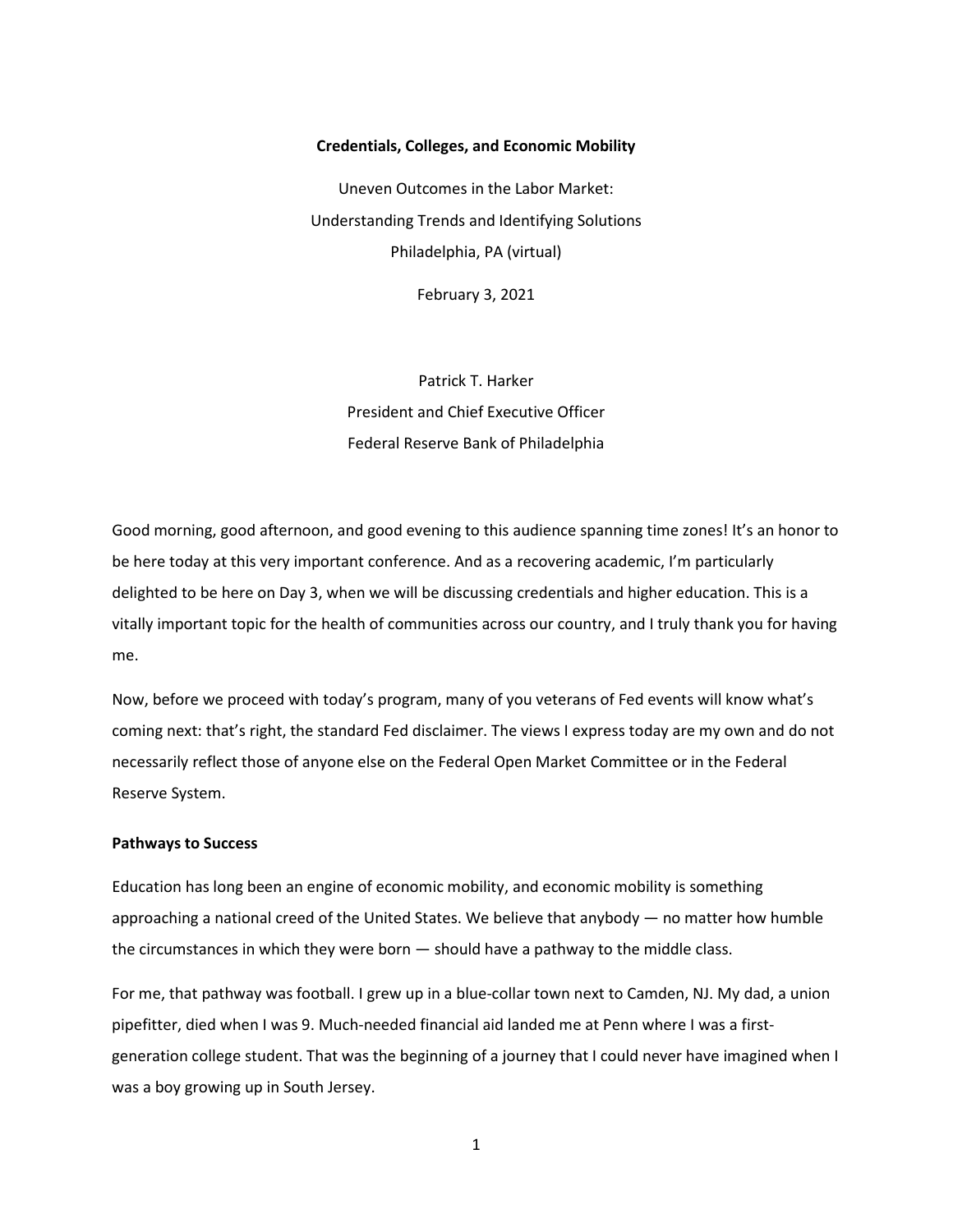Others' pathways are going to look different from mine. And given that 40 years later I'm still carrying around injuries I got playing football at Penn, that's probably a good thing.

But unfortunately, far too many Americans born in tough circumstances, particularly racial and ethnic minorities, are having a tough time finding their pathway up. It's incumbent on all of us as Americans to think hard about how we are going to fix what ― to my mind ― is a profound moral problem: the lack of economic mobility.

So, what do we do?

#### **Skills More Than Degrees**

I'm a career academic and former university president, so this probably sounds like Ronald McDonald admonishing you to lay off saturated fat. But the truth is that many — maybe most — Americans don't need a traditional four-year college degree. What they need are the *skills* that will propel them into middle-class jobs. For my dad, my uncles, and my brother, that was pipefitting. And for many, that's still a great option. For others, it will be something else.

Many skills today are gained through a variety of short-term programs that do not lead to degrees but can provide marketable new skills. These courses can be as short as two months, and students ― many of whom are in their midcareer and are looking to retool ― gain a marketable new skill. According to a recent Georgetown University study, these can make a meaningful difference in enrollees' careers: Certificates in engineering technologies can lead to high earnings, as do those in fields like information technology and legal studies. Indeed, the study found some certificates can yield earnings that rival those of bachelor's degrees in other fields.

These short-term credentials can be gained in many venues, from traditional community colleges, to private academies like computer coding boot camps both online and brick and mortar, to public–private partnerships designed to provide pipelines of talent to the private sector. The way the latter works is that companies essentially outsource a portion of their employee training to outside vendors, using a "pay for success" model. That means the company reimburses the entity that paid for the training in the first place — say, the local publicly funded job board — if the new hire hits certain benchmarks, like staying on the job for six months. It can be an effective way to entice corporations to hire from populations they may find too risky or for which they lack sufficient familiarity, particularly those in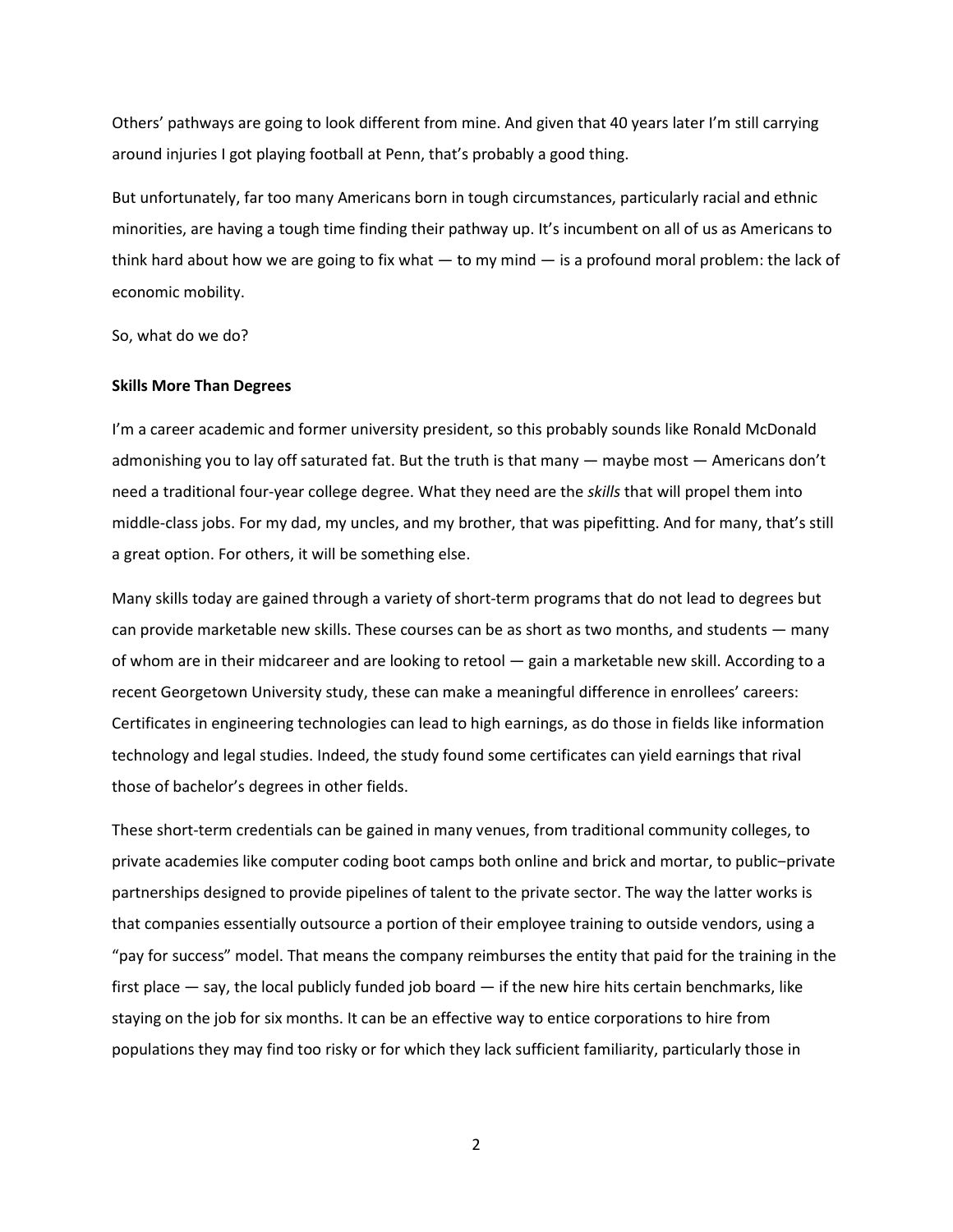underserved communities. The workers will benefit, of course, but so will the companies who will have access to an undertapped pool of talent.

All in all, getting new skills for people strikes me as a situation in which we need to experiment across a wide variety of approaches and methods. We have a lot to learn, and the task couldn't be more important.

At the Fed, we've also been studying ways to get people into what we call *opportunity occupations* jobs that pay the median wage or better and that don't require a four-year college degree. What's truly exciting is that our researchers have found that many workers already possess the skills they need to increase their income  $-$  all they might need is a little additional training.

My colleagues in Cleveland and Philadelphia looked at the skill sets of people who are holding at-risk or low-wage jobs. They then matched those skills to jobs that would pay at least 10 percent more than their current wage and that don't require a traditional four-year degree. Looking at 33 metro areas nationwide, they found that nearly half of lower-wage employment can be paired with at least one higher-paying occupation requiring similar skills. For transitions connecting the most similar occupations identified in the study, the average bump in wages was almost \$15,000 ― real money. On our website, we've recently launched what we call an Occupational Mobility Explorer, where workers can plug in their own skills, where they live, and see what's out there.

## **The Four-Year Option**

For others, a four-year degree is still going to be the best option. But far too many students, through no fault of their own, enter demanding institutions without adequate preparation. Many have unfortunately attended high schools that left them ill prepared for college-level work or have had life challenges that have left them unprepared for the demands of a selective college or university. That can be disastrous, because once a student falls behind academically, it's very, very difficult to catch up.

That's why I'd like to talk a little bit about a program at the University of Delaware (UD), where I used to be president. UD's Associate in Arts Program not only provides a pipeline of students into the university, but also makes sure they are poised to succeed once they get there. I hope our experience in Delaware can provide a useful example for states nationwide.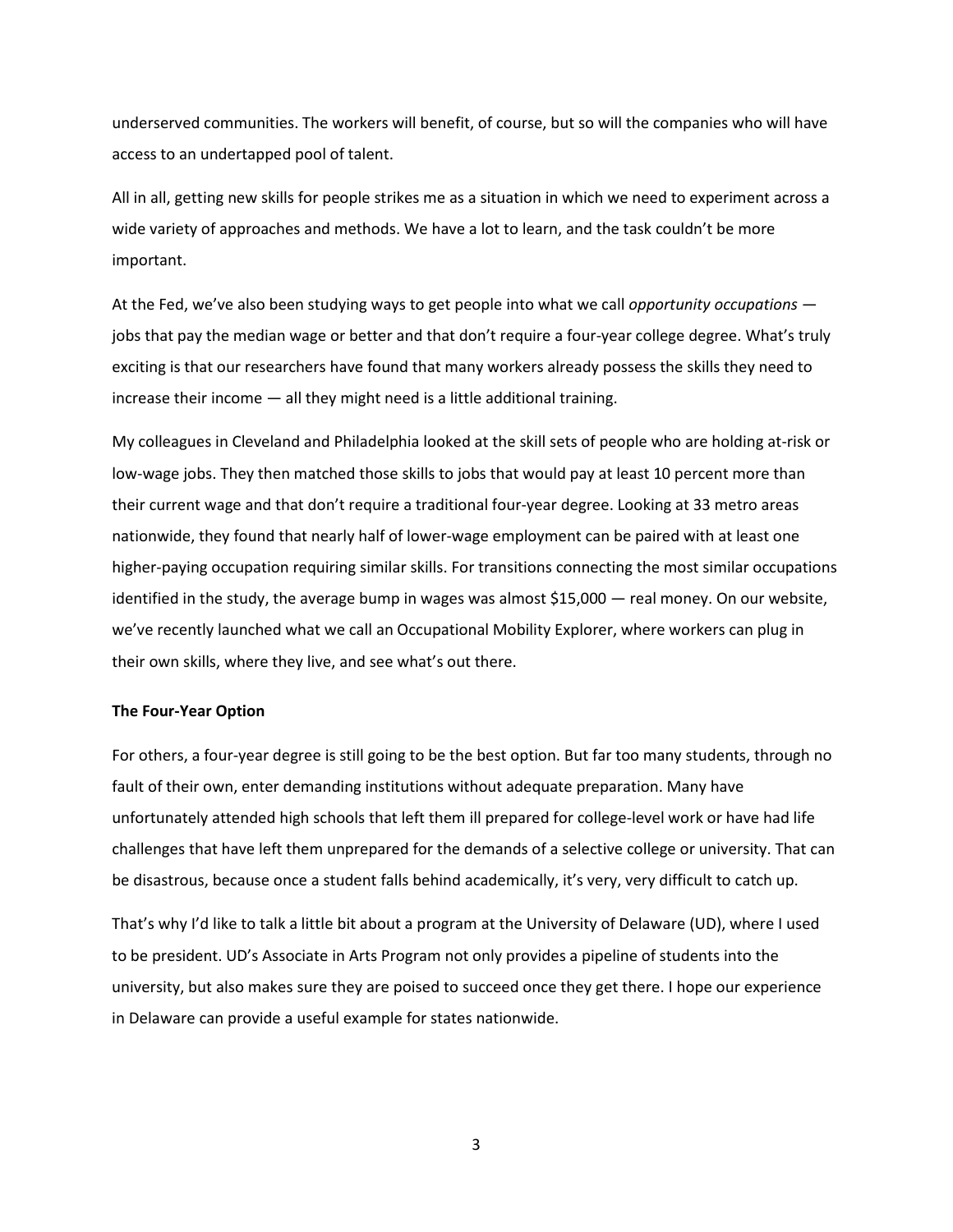The way the associate in arts program works is this: UD courses are taught by UD faculty in small classes in Delaware Tech buildings throughout the state. (Delaware Tech is the state's public community college.)

Students receive an associate's degree in University Studies by earning credits in the core courses that are required of all undergraduates, and then transition to UD's main campus to earn their bachelor's degree. Most full-time students receive money from the state to cover their tuition. The program is high touch, with small class sizes and lots of interaction between faculty and students.

I'm thrilled to report that 64 percent of students in the program graduate with their associate's degree within three years — well above the national average of around 33 percent. Of those, 88 percent go onto the main campus at UD, and nearly 80 percent of those graduate with a bachelor's degree.

Because the program is taught by UD faculty, the transition from associate's to bachelor's degree becomes something approaching seamless. A member of the English faculty who is teaching in the associate in arts program knows exactly what her students are prepared for once they enter a UD English course, for instance.

Is the associate in arts program going to be replicable in every context across our vast country ― particularly when state budgets are under pressure and education funding is under threat? Of course not. But as with certification programs, I'm suggesting we let a thousand flowers bloom. Now is the time to experiment with new models and new pathways to success.

#### **Funding Options**

As with so much else in modern life, a big question surrounding all of this is: How do you pay for it? The traditional student loan has become a millstone around the necks of far too many Americans. Total student loan debt now tops \$1.7 trillion, surpassing credit card debt and second only to mortgages. Researchers at the Philadelphia Fed and throughout the Federal Reserve System have studied the ways in which student debt burdens affect subsequent credit outcomes and life events. And all the while, student loan programs are often disproportionately inaccessible to lower-income and minority borrowers due to stringent credit criteria. Besides, many microcredential courses like coding boot camps typically aren't eligible for federal student loans, meaning many students dig deep into their own pockets or borrow money from family and friends to make necessary investments in their careers.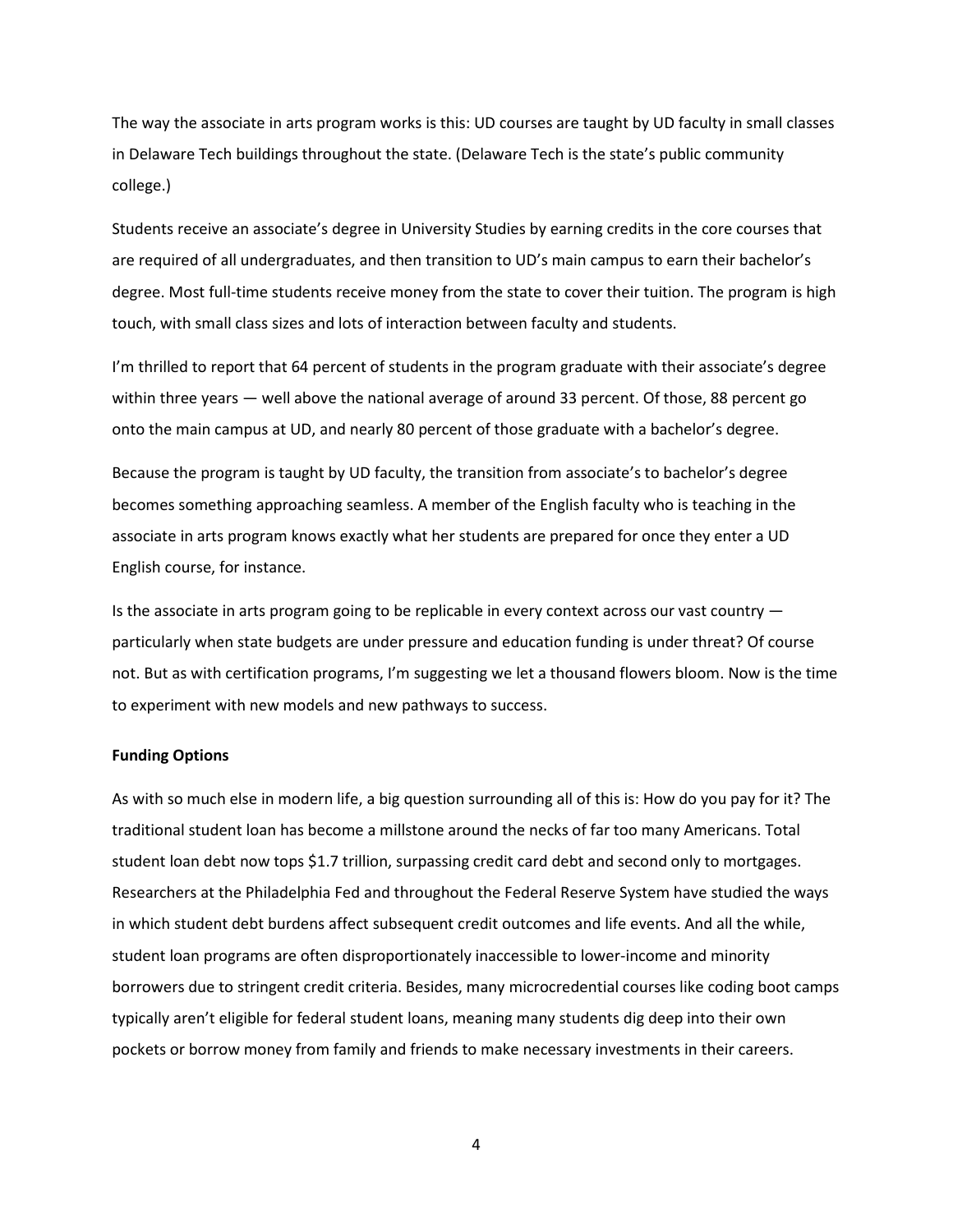And even among those students who receive student loans and generous financial aid, that sometimes isn't enough. At the Philadelphia Fed, we've studied the effects of Bridging the Gap, an innovative program at Rutgers University–Camden that significantly reduces or even eliminates 100 percent of tuition for middle- and low-income students.

What we found is that, even though reduced tuition was a huge help, many students still had challenges managing ongoing living and educational expenses beyond tuition. They still needed to work to support their families, for instance, or scrimp and save for books and other educational materials. Another challenge for students is geographic; it can be emotionally and economically difficult for students to leave their hometowns for education ― particularly, again, if their family members count on them for financial support.

Income-based repayment programs offer one potential alternative worth exploring. They are designed so students make payments once their incomes rise above a minimum threshold, and students will never pay more than the cap set at the onset of the agreement. But absent strict oversight, incomebased repayment programs could be ripe for abuse, so regulators will need to keep a very close eye on them.

The bottom line is this: There is an urgent need for education — certificate or degree based  $-$  to be more affordable for more people.

This will take input and action from many segments of society ― government, civil society, the corporate sector, and, perhaps especially, from the universities and colleges themselves. The Fed has a role to play, too, with our research and convening power.

To me, increasing accessibility to education in all its forms is not only an economic imperative but a moral one as well. Indeed, the economic effects of the pandemic are already having a noticeable impact on enrollment among our country's most disadvantaged.

According to the National Student Clearinghouse, enrollment at two-year institutions was down significantly in fall 2020 versus the prior year. First-time enrollment and enrollment for many wellpaying vocational programs are even further down. These declines are concentrated among freshmen enrollees ― particularly Black, Hispanic, and Native American students. This is a trend we need to do everything in our power to reverse. Once again, too many pathways are being blocked.